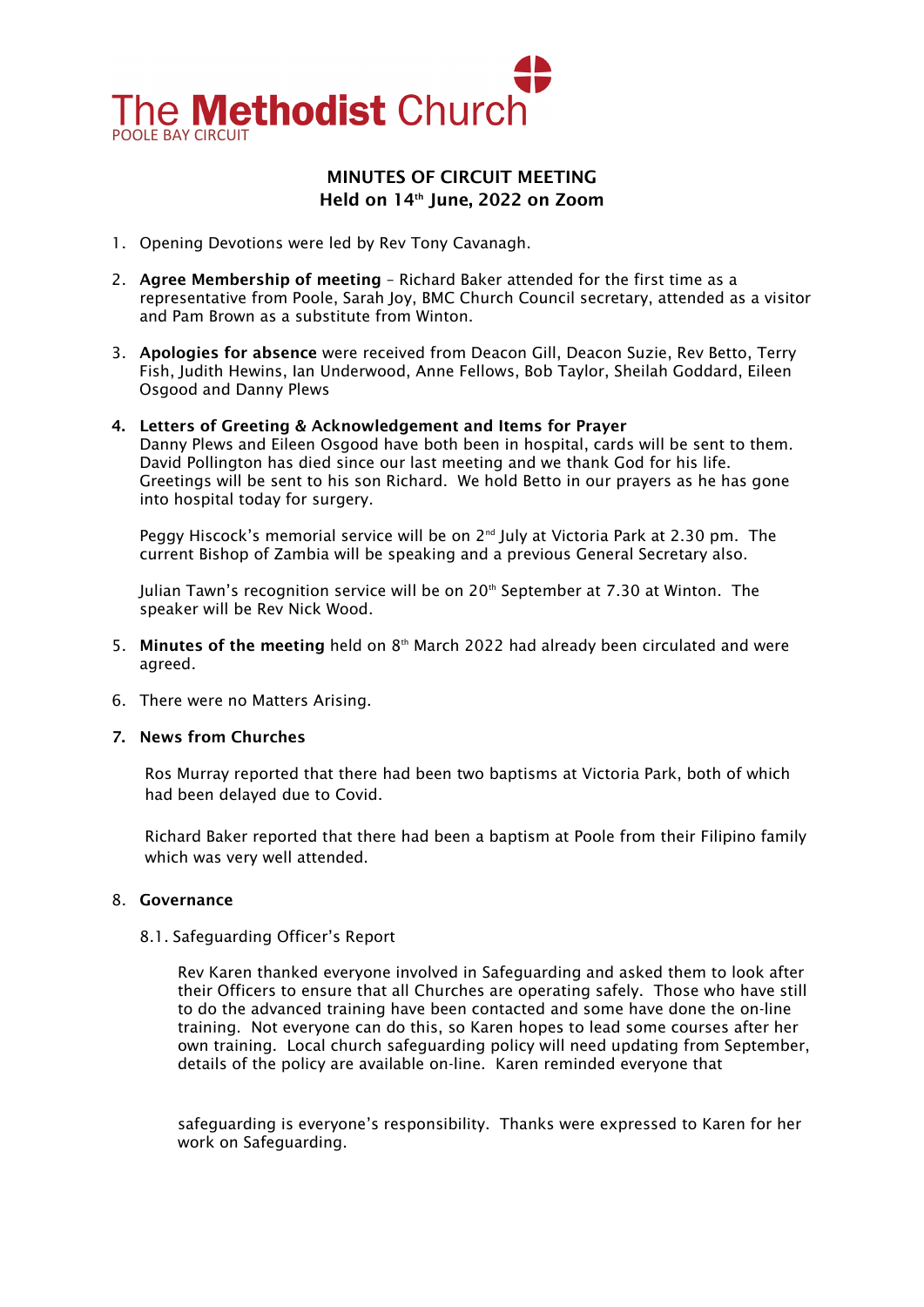# 9. Life of the Circuit

# 9.1. Stationing – Another Round?

Another round of stationing is about to begin, and we haven't received anyone in the last round. We have been advised by District that we should be thinking of other options as we are not considered a priority appointment. If we were to go ahead, we would have to submit a profile in September and would not be able to withdraw it until after Conference 2023. The CLT have been exploring other options; we could employ 3 lay workers to work with the ministry team and perhaps train some Chaplains. Other Circuits in our situation have found lay workers so we would probably be able to do the same.

Chris Moreton has been appointed Deputy Mayor of Swanage and he is deciding whether he can also work for the Circuit. Julian Tawn has agreed to continue. We will continue reflecting and the Meeting were happy to concur with CLT discussions so far.

# 9.2. Appeal for new Circuit Stewards, especially Circuit Property Steward

Tony appealed for some new Circuit Stewards as Brian was giving up on health grounds. We particularly need someone with property experience. Val confirmed that she would be giving up the post of Circuit Meeting Secretary from December so a replacement for her would be required from next March.

### 10. Worship and Spirituality

#### 10.1. Local Preacher's Report

The report had been circulated previously and Tony highlighted some items. It had been decided to have a Vocation Sunday on 17<sup>th</sup> July when people would be encouraged to come along. Bible month is the four Sundays in June, and the focus is Isaiah. There will be themed preaching in Bournemouth in September based on the 4 headings in the Methodist Way of Life document which can be downloaded.

# 10.2. Circuit Day of Prayer

The day went well and there were opportunities to pray alone or together and even dance as well. The amount of work put in was amazing and it is hoped to move around the circuit. Silent communion was an interesting option. It was a blessing to be able to sit before God and pray. It is hoped to repeat the day at another venue, possibly in the Purbeck section.

#### 11. Mission at the Circuit

#### 11.1. Refugee Endeavour – Broadstone

Using York Road to house refugees is still being explored. The Methodist Church doesn't allow this unless the local church is involved so it is unlikely that St Lukes could be used for this purpose. Legal advice is now required to progress York Road. It is likely that Afghan or Syrian refugees will be housed there as there are no Ukrainians in the area.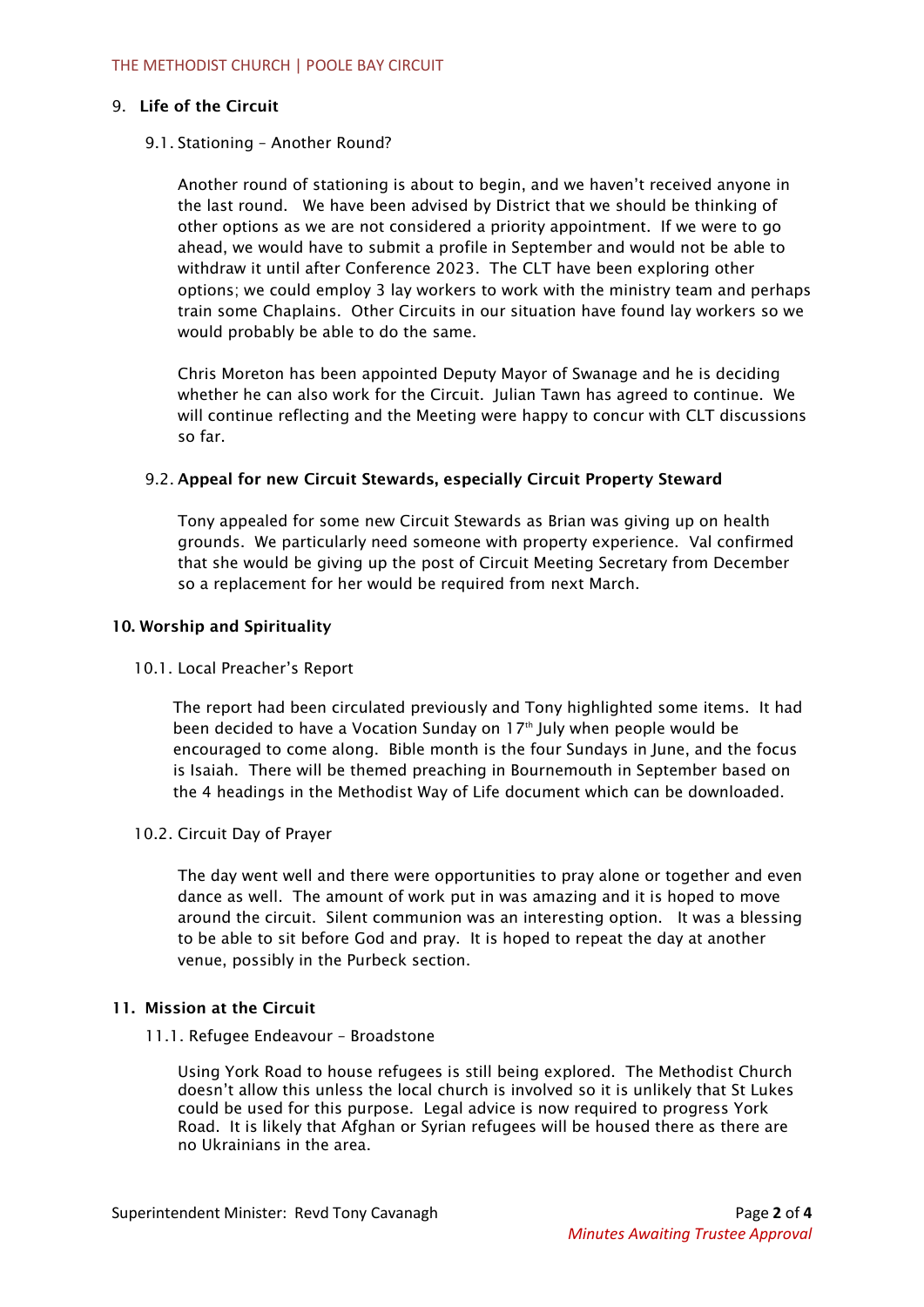12. Gather, Grow, Go - Report back from each church on how discussions have gone and where things are at now.

Trinity – Have been working with a group linked through Faithworks who support folk going through difficult times. They are meeting in the Cafe one afternoon a week. The Wednesday evening meal is still happening, and they hope to have a meeting in September to discuss further.

Victoria Park - Café is doing well and some new people have joined the service. Some people coming to the café need prayer so that is something to follow up. They have met with Faithworks and are going to communicate with them. A Cream tea for the Jubilee took place at Victoria Park and raised £400 for Macmillan.

Lytchett – are restarting things after the pandemic. The people attending the coffee morning don't come on Sundays, so the Grow is a bit negative at the moment. They will be restarting the lunch club ecumenically at end of July. The premises are being used to run some Anglican courses and on Vocation Sunday they hope to introduce the Anglicans to the Methodist vocations.

Swanage – have held two meetings to explore their strengths and weaknesses. A new mid-week bible study group has started which is very well attended. Also restarted Messy Church. Their buildings are used extensively by the local community and they are exploring links with these. Also sharing worship with the URC and Salvation Army.

Upton - have a small and elderly congregation and they are trying to persuade people to come back to church after the pandemic. They have joined a service for the Jubilee with the Anglicans which was very successful.

The Daisy Chain Jubilee picnic was well attended. The Toddler group is going well, and the children are joining the pre-school. The Book club, Brownies and Scottish dancing have all started again. They hold Coffee and cake once a month and this has encouraged people to come back. Keshento reported that Upton is very good at local arrangement services which are done really well.

Poole - haven't had any formal discussions but are getting back on track after the pandemic. The Youth group is going well and they are looking to re-establish a Toddler group. The Kids Eat Free initiative in the cafeteria during the school holidays was very well received but they might not have funding for the summer holidays. It was suggested that if other Churches know about it, they might help with donations.

Broadstone - continue to do well with the coffee lounge and can now have coffee outside as well as inside. Messy church, Stepping Stones and Knit and Natter are all going well. They hope to grow more bible study groups. Earned an Eco bronze award and are now looking at how they can progress that. Tomorrow they will be hosting a music and market event with coffee, stalls etc. where they will be a presence and talk about church.

# 13. Finance

13.1. Agree Budget and Assessments for 2022/23

The CFG have met and managed to reduce the budget by £22,450. The Budget is now £329,864. The Assessment has increased by £12,928. £30,000 from TMCP to support the Assessment has been maintained. The Budget assumes that we would have a further minister, but this will go now to lay workers. We are maintaining enough in reserves to fund Deacons and possibly purchase another manse. The meeting agreed the Budget and Assessments.